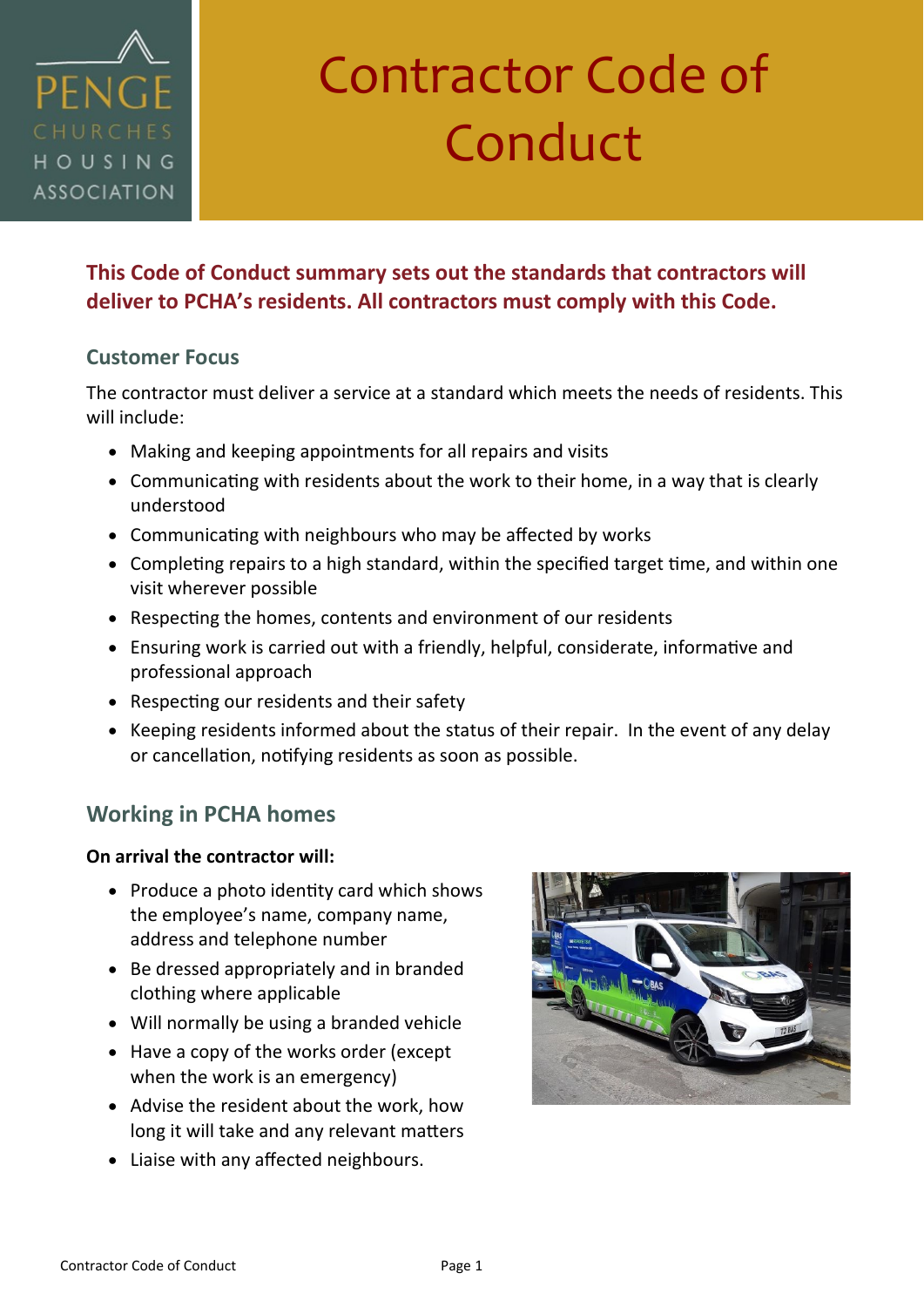### PENG HOUSING **ASSOCIATION**

## Contractor Code of Conduct

#### **Whilst working at the property the contractor is required at all times to:**

- Be polite and courteous to the resident and others
- Liaise with the resident effectively during works
- Wear shoe coverings or remove shoes
- Be considerate of the particular needs of residents who are elderly, disabled or otherwise vulnerable
- Take care of residents possessions (and replace any items damaged)
- Cause minimum disruption to the resident
- Avoid the use of abusive or offensive language
- Not move residents' possessions unless the resident is unable to do so themselves and only with their permission
- Confine and protect the area to avoid disruption, obstruction and nuisance
- Provide their own source of power unless, before work commences and with arrangements for reimbursement, the resident will allow the use of their own power
- Avoid making excessive visits to bring in materials
- Be careful about security (e.g. not leaving ladders available for burglars)
- Not leave entrance doors to properties open and unattended
- Supervise sharp tools, heavy plant, power tools and toxic substances and keep them out of the reach of children and pets
- Regularly clean up all debris, surplus materials and rubbish generated by the work.
- Advise the residents when the work is complete.